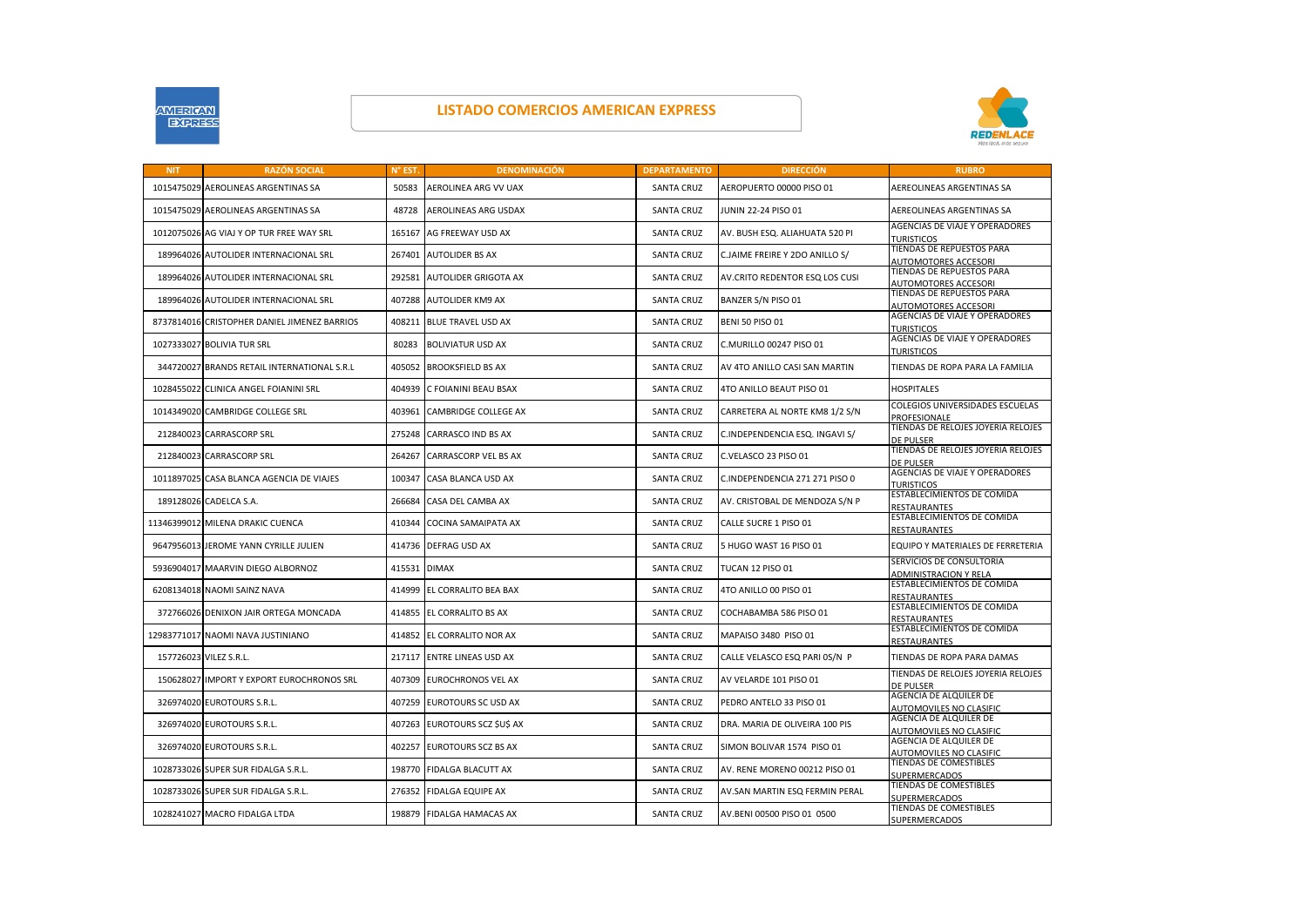| <b>NIT</b> | <b>RAZÓN SOCIAL</b>                                     | N° EST. | <b>DENOMINACIÓN</b>         | <b>DEPARTAMENTO</b> | <b>DIRECCIÓN</b>               | <b>RUBRO</b>                                             |
|------------|---------------------------------------------------------|---------|-----------------------------|---------------------|--------------------------------|----------------------------------------------------------|
| 1028241027 | <b>MACRO FIDALGA LTDA</b>                               | 401560  | FIDALGA LA SALLE AX         | <b>SANTA CRUZ</b>   | CRISTOBAL DE MENDOZA S/N PISO  | TIENDAS DE COMESTIBLES<br><b>SUPERMERCADOS</b>           |
| 1028241027 | MACRO FIDALGA LTDA                                      | 248559  | FIDALGA NORTE BS AX         | <b>SANTA CRUZ</b>   | AV BANZER Y 3 ANILLO S/N PISO  | TIENDAS DE COMESTIBLES<br><b>UPERMERCADOS</b>            |
|            | 1015247028 SUPERMERCADOS FIDALGA S.A.                   | 198853  | <b>FIDALGA REYES AX</b>     | <b>SANTA CRUZ</b>   | AV.26 DE FEBRERO S/N PISO 01   | TIENDAS DE COMESTIBLES<br><b>UPERMERCADOS</b>            |
|            | 1028733026 SUPER SUR FIDALGA S.R.L.                     | 198796  | FIDALGA TROMPILLO AX        | <b>SANTA CRUZ</b>   | AV. EL TROMPILLO ESQ YACUIBA 0 | TIENDAS DE COMESTIBLES<br><b>UPERMERCADOS</b>            |
|            | 1028733026 SUPER SUR FIDALGA S.R.L.                     | 280271  | FIDALGA URUBO AX            | <b>SANTA CRUZ</b>   | PLAZA COMERCIAL URUBO S/N PISO | TIENDAS DE COMESTIBLES<br><b>UPERMERCADOS</b>            |
| 1028241027 | MACRO FIDALGA LTDA                                      | 280404  | FIDALGA V COTOCA AX         | <b>SANTA CRUZ</b>   | CARRETERA COTOCA KM5 00 PISO 0 | TIENDAS DE COMESTIBLES<br>SUPERMERCADOS                  |
| 129113023  | <b>GOL LINHAS AEREAS SA SUC BOLIVIA</b>                 | 400790  | <b>GOL LINHAS USD AX</b>    | <b>SANTA CRUZ</b>   | AEROPUERTO INT VIRU VIRU S/N P | TRANSPORTADORES AEREOS<br><b>AEROLINEAS NO CLASIFI</b>   |
|            | 126115028 SCA HOTELES S.A.                              | 406605  | H CAMINO REAL BS AX         | <b>SANTA CRUZ</b>   | <b>CALLE K 279 PISO 01</b>     | ALOJAMIENTO HOTELES MOTELES<br><b>CENTROS TURIST</b>     |
|            | 126115028 SCA HOTELES S.A.                              | 187674  | H CAMINO REAL USD AX        | <b>SANTA CRUZ</b>   | EQUIPETROL Y 4TO. ANILLO 00279 | ALOJAMIENTO HOTELES MOTELES<br><b>CENTROS TURIST</b>     |
| 779305012  | <b>GUTIERREZ SILVA ALFREDO</b>                          | 145284  | H.CONTINENTAL USD AX        | <b>SANTA CRUZ</b>   | AV. CANOTO ESQ. JUNIN 00289 PI | ALOJAMIENTO HOTELES MOTELES<br><b>ENTROS TURIST</b>      |
| 1020343027 | SOCIEDAD COMERCIAL E INDUSTRIAL HANSA<br><b>IMITADA</b> | 407985  | <b>HANSA SCZ AX</b>         | <b>SANTA CRUZ</b>   | CRISTO REDENTOR 470 PISO 01    | DISTRIBUIDORES DE AUTOMOVILES Y<br><b>CAMIONES VENTA</b> |
| 208632025  | ROCKET S.R.L.                                           | 282616  | <b>HARD ROCK CAFE AX</b>    | <b>SANTA CRUZ</b>   | AV. SAN MARTIN 4TO ANILLO S/N  | ESTABLECIMIENTOS DE COMIDA<br>RESTAURANTES               |
| 208632025  | ROCKET S.R.L.                                           | 282046  | <b>HARD ROCK SHOP AX</b>    | <b>SANTA CRUZ</b>   | AV. SAN MARTIN 4TO ANILLO SN P | TIENDAS DE ROPA PARA LA FAMILIA                          |
| 156114027  | HOTEL ARENAL S.R.L.                                     | 210153  | HOTEL ARENAL BS AX          | <b>SANTA CRUZ</b>   | CALLE BENI 00340 PISO 01       | ALOJAMIENTO HOTELES MOTELES<br><b>CENTROS TURIST</b>     |
|            | 1025103025 BUGANVILLAS HOTEL CONDOMINIO S.R.L.          | 406855  | HOTEL BUGANVILLAS AX        | <b>SANTA CRUZ</b>   | AV ROCA Y CORONADO 901 PISO 01 | ALOJAMIENTO HOTELES MOTELES<br><b>CENTROS TURIST</b>     |
|            | 1015201020 HOTEL CORTEZ LTDA                            | 221622  | <b>HOTEL CORTEZ AX</b>      | <b>SANTA CRUZ</b>   | CRISTOBAL DE MENDOZA 00280 PIS | ALOJAMIENTO HOTELES MOTELES<br><b>CENTROS TURIST</b>     |
| 1020761022 | MERINCO S.A.                                            | 307736  | HOTEL HAMPTON USDAX         | <b>SANTA CRUZ</b>   | AV SAN MARTIN ESQ C/E SN PISO  | ALOJAMIENTO HOTELES MOTELES<br><b>CENTROS TURIST</b>     |
|            | 1015529024 EMPRESA HOTELERA LA QUINTA LTDA              | 209718  | HOTEL LA QUINTA BSAX        | <b>SANTA CRUZ</b>   | C.ARUMA BARRIO URBARI S/N PISO | ALOJAMIENTO HOTELES MOTELES<br><b>CENTROS TURIST</b>     |
| 293254022  | LEVASA S.R.L.                                           | 303628  | HOTEL PREMIUM USD AX        | <b>SANTA CRUZ</b>   | C LAS BEGONIAS 45 PISO 01      | ALOJAMIENTO HOTELES MOTELES<br><b>CENTROS TURIST</b>     |
| 185494022  | <b>INVERHOTEL S.A. APART HOTEL</b>                      | 265587  | HOTEL TERRANOVA AX          | <b>SANTA CRUZ</b>   | SEPTIMO ANILLO AV CRISTO REDEN | ALOJAMIENTO HOTELES MOTELES<br><b>ENTROS TURIST</b>      |
|            | 360889020 SKYDESIGN SRL                                 | 414841  | HOTEL TRYP USD AX           | <b>SANTA CRUZ</b>   | CALLE I ESQUINA AV. SALVADOR 1 | <b>ALOJAMIENTO HOTELES MOTELES</b><br>CENTROS TURIST     |
| 1028261022 | COMPLEJO HOTELERO YOTAU S.A.                            | 292425  | <b>HOTEL YOTAU BS AX</b>    | <b>SANTA CRUZ</b>   | AV SAN MARTIN 7 PISO 01        | ALOJAMIENTO HOTELES MOTELES<br><b>CENTROS TURIST</b>     |
| 4800868015 | ALVARO GUTIERREZ GALVEZ                                 | 301572  | HOUSE INN USD AX            | <b>SANTA CRUZ</b>   | C. COLON 643 PISO 01           | ALOJAMIENTO HOTELES MOTELES<br><b>CENTROS TURIST</b>     |
| 350751024  | <b>IBERTRADE BUSINESS CENTER PIAM S.R.L.</b>            | 406278  | <b>IBERTRADE COL USD AX</b> | <b>SANTA CRUZ</b>   | AV LOS CUSIS ENTRE BENI 2015   | COLEGIOS UNIVERSIDADES ESCUELAS<br>PROFESIONALE          |
| 350751024  | IBERTRADE BUSINESS CENTER PIAM S.R.L.                   | 406280  | <b>IBERTRADE MAT USD AX</b> | <b>SANTA CRUZ</b>   | AV LOS CUSIS ENTE BENI Y ALEMA | COLEGIOS UNIVERSIDADES ESCUELAS<br>PROFESIONALE          |
| 4374537016 | NELSON COSME HERRERA OBLITAS                            | 405860  | <b>IDIMAX</b>               | <b>SANTA CRUZ</b>   | LANDIVAR 53 PISO 01            | DENTISTAS ORTODONCISTAS                                  |
| 1005421029 | IMBEX S.R.L.                                            | 292896  | <b>IMBEX RENT A CAR BAX</b> | <b>SANTA CRUZ</b>   | AV.NOEL KEMPFF MERCADO 3ER ANI | AGENCIA DE ALQUILER DE<br><b>AUTOMOVILES NO CLASIFIC</b> |
| 1015531026 | SOCIEDAD HOTELERA LOS TAJIBOS S.A.                      | 213520  | JARDIN DE ASIA AX           | <b>SANTA CRUZ</b>   | AV. SAN MARTIN 00455 PISO 01   | ESTABLECIMIENTOS DE COMIDA<br><b>RESTAURANTES</b>        |
|            | 344720027 BRANDS RETAIL INTERNATIONAL S.R.L             | 407455  | JHON ROSA BS AX             | <b>SANTA CRUZ</b>   | AV SAN MARTIN 4TO ANILLO 00 PI | TIENDAS DE ROPA PARA LA FAMILIA                          |
| 5370439019 | JORGE OSINAGA MELGAR                                    | 415441  | JORGE OSINAGA MEL AX        | <b>SANTA CRUZ</b>   | 36 3786 PISO 01                | <b>LIMOSINAS Y TAXIS</b>                                 |
| 212432021  | LE PAIN S.R.L.                                          | 409457  | KAWKA PANADERIA AX          | <b>SANTA CRUZ</b>   | LA SALLE 2300 PISO 01          | <b>PANADERIAS</b>                                        |
|            | 212432021 LE PAIN S.R.L.                                | 409593  | KAWKA PANADERIA B AX        | <b>SANTA CRUZ</b>   | AV BENI 4343 PISO 01           | PANADERIAS                                               |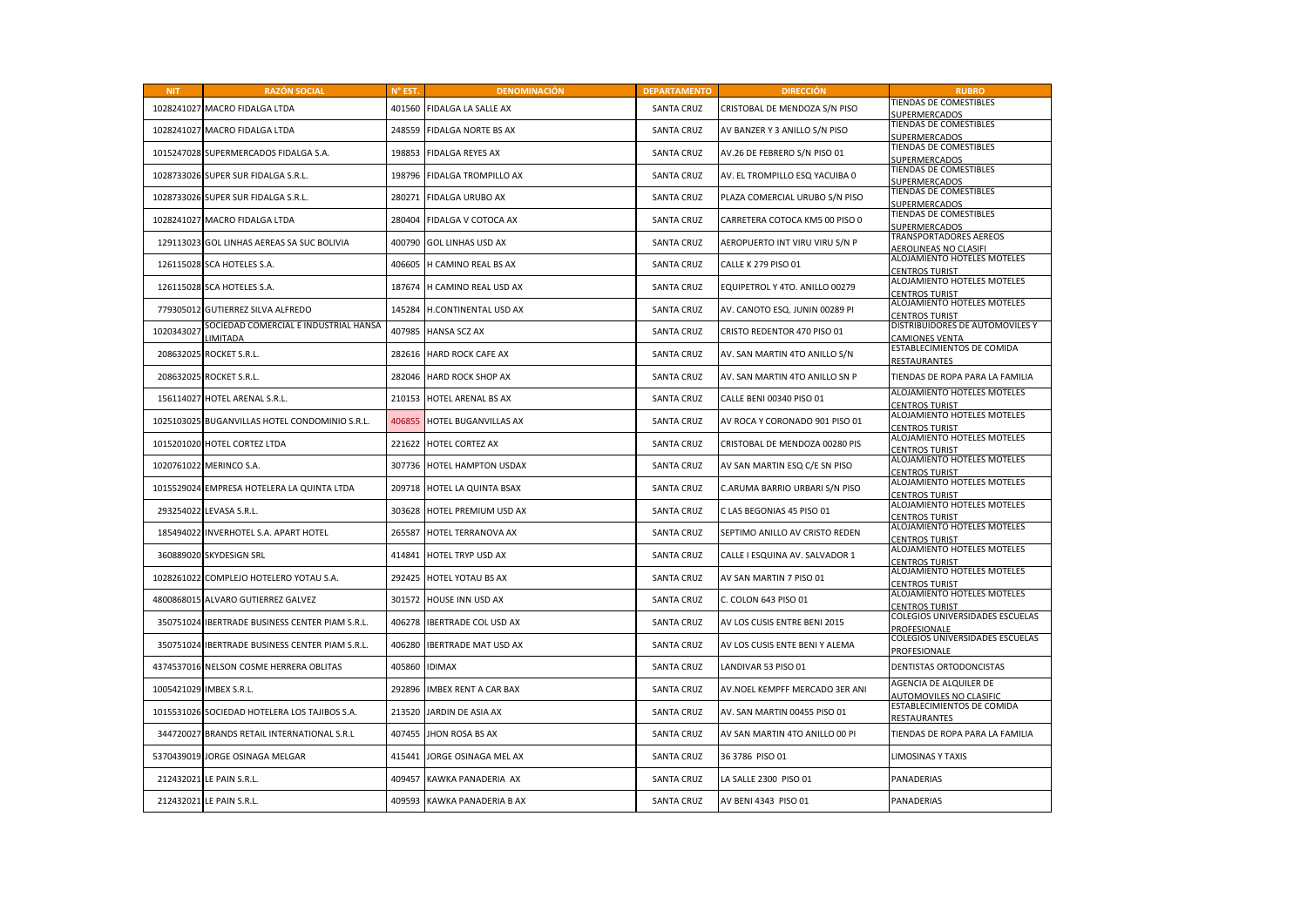| <b>NIT</b> | <b>RAZÓN SOCIAL</b>                                          | N° EST. | <b>DENOMINACIÓN</b>         | <b>DEPARTAMENTO</b> | <b>DIRECCIÓN</b>               | <b>RUBRO</b>                                                  |
|------------|--------------------------------------------------------------|---------|-----------------------------|---------------------|--------------------------------|---------------------------------------------------------------|
|            | 212432021 LE PAIN S.R.L.                                     | 409594  | KAWKA PANADERIA CU AX       | <b>SANTA CRUZ</b>   | AV LOS CUSIS S/N PISO 01       | PANADERIAS                                                    |
|            | 122337027 LA RIVIERA PERFUMES Y COSM.SRL                     | 202341  | LA RIVIERA VENT BSAX        | <b>SANTA CRUZ</b>   | AV.4TO.ANILLO VENTURA MALL S/N | TIENDAS DE COSMETICOS                                         |
|            | 122337027 LA RIVIERA PERFUMES Y COSM.SRL                     | 410988  | LA RIVIERA VENT USAX        | SANTA CRUZ          | AVENIDA 4TO ANILLO s/n PISO 01 | TIENDAS DE COSMETICOS                                         |
|            | 1006985022 LATAM AIRLINES GROUP S.A.                         | 405461  | LATAM AEROPUERTO AX         | <b>SANTA CRUZ</b>   | MONTENEGRO S/N PISO 01         | <b>TRANSPORTADORES AEREOS</b><br><b>AEROLINEAS NO CLASIFI</b> |
|            | 1028551027 LE MANS LTDA.                                     | 196014  | LE MANS ASHLEY BS AX        | <b>SANTA CRUZ</b>   | AV.BUSCH ESQ.2DO.ANILLO SN PIS | TIENDAS DE REPUESTOS PARA<br><b>AUTOMOTORES ACCESORI</b>      |
|            | 1028551027 LE MANS LTDA.                                     | 407446  | LE MANS ASHLEY USDAX        | <b>SANTA CRUZ</b>   | AV. BUSH ESQ. 2DO ANILLO S/N P | TIENDAS DE REPUESTOS PARA<br>AUTOMOTORES ACCESORI             |
|            | 1028551027 LE MANS LTDA.                                     | 407433  | LE MANS BANZER USDAX        | <b>SANTA CRUZ</b>   | CRISTO REDENTOR ESQ. 4TO ANILL | TIENDAS DE REPUESTOS PARA<br><b>AUTOMOTORES ACCESORI</b>      |
|            | 1015531026 SOCIEDAD HOTELERA LOS TAJIBOS S.A.                | 405686  | LOS TAJIBOS USD AX          | <b>SANTA CRUZ</b>   | AV SAN MARTIN 3ER ANILLO SN PI | ESTABLECIMIENTOS DE COMIDA<br>RESTAURANTES                    |
|            | 1007057025 MAGRI TURISMO LIMITADA                            | 10249   | MAGRI TURISMO USD AX        | <b>SANTA CRUZ</b>   | AV.EJERCITO NACIONAL 248 PISO  | AGENCIAS DE VIAJE Y OPERADORES<br><b>TURISTICOS</b>           |
|            | 232332027 EMPRESA HOTELERA ICON S.A.                         | 405104  | MARRIOT BAR USD AX          | <b>SANTA CRUZ</b>   | AV 4TO ANILLO Y SAN MARTIN SN  | ALOJAMIENTO HOTELES MOTELES<br><b>CENTROS TURIST</b>          |
|            | 232332027 EMPRESA HOTELERA ICON S.A.                         | 403603  | MARRIOT RECEPCION AX        | <b>SANTA CRUZ</b>   | AV 4TO ANILLO C/LOS LIRIOS 86  | ALOJAMIENTO HOTELES MOTELES<br><b>CENTROS TURIST</b>          |
|            | 232332027 EMPRESA HOTELERA ICON S.A.                         | 405103  | MARRIOT RECEPCION AX        | <b>SANTA CRUZ</b>   | 4TO ANILLO SAN MARTIN SN PISO  | ALOJAMIENTO HOTELES MOTELES<br><b>CENTROS TURIST</b>          |
|            | 232332027 EMPRESA HOTELERA ICON S.A.                         | 405105  | MARRIOT REST USD AX         | <b>SANTA CRUZ</b>   | AV 4TO ANILLO Y SAN MARTIN SN  | ALOJAMIENTO HOTELES MOTELES<br>CENTROS TURIST                 |
|            | 1025905020 GRUPO EMPRESARIAL MAXIKING SRL                    | 165886  | MAXI KING 2ANILLO AX        | <b>SANTA CRUZ</b>   | AV. CRISTOBAL DE MEND 1205 PI  | MUEBLES RETAPIZADO Y REPARACION<br>REACABADO                  |
|            | 344720027 BRANDS RETAIL INTERNATIONAL S.R.L                  | 407816  | MORENA ROSA DSG BSAX        | <b>SANTA CRUZ</b>   | AV 4TO ANILLO CASI SAN MARTIN  | TIENDAS DE ROPA PARA LA FAMILIA                               |
|            | 360651028 KOROPI S.R.L.                                      | 412335  | MUELLE 18 AX                | <b>SANTA CRUZ</b>   | CUARTO ANILLO SN PISO 01       | ESTABLECIMIENTOS DE COMIDA<br>RESTAURANTES                    |
|            | 1028341029 MULTICENTER SRL.                                  | 400506  | MULTICENTER BRISAS AX       | <b>SANTA CRUZ</b>   | CRISTO REDENTOR 4TO ANILLO SN  | TIENDAS POR DEPARTAMENTOS                                     |
|            | 1028341029 MULTICENTER SRL.                                  | 303826  | MULTICENTER BUSCH AX        | <b>SANTA CRUZ</b>   | AV/ 4TO ANILLO BUSH S/N PISO 0 | TIENDAS POR DEPARTAMENTOS                                     |
|            | 1028341029 MULTICENTER SRL.                                  | 64766   | MULTICENTER NORTE AX        | <b>SANTA CRUZ</b>   | AV. CRISTO REDENTOR KM 2 1/2 5 | TIENDAS POR DEPARTAMENTOS                                     |
|            | 1028341029 MULTICENTER SRL.                                  | 188367  | MULTICENTER SUR AX          | <b>SANTA CRUZ</b>   | AV SANTOS DUMONT ESQ 3ER ANILL | TIENDAS POR DEPARTAMENTOS                                     |
|            | 357847028 ECNOECNO GROUP SRL                                 | 414187  | ONCE ONCE BS AX             | <b>SANTA CRUZ</b>   | 12 00 PISO 01                  | TIENDAS DE TARJETAS REGALOS<br><b>ARTICULOS NOVEDO</b>        |
|            | 370093027 RUABOLIVIA INTERNATIONAL LTDA.                     | 411285  | PANDORA VENTUR USDAX        | <b>SANTA CRUZ</b>   | SAN MARTIN S/N PISO 01         | PIEDRAS Y METALES PRECIOSOS<br>RELOJES Y JOYERIA              |
|            | 301940025 NULIFE HOTELES SRL                                 | 404105  | RADISSON BAR USD AX         | <b>SANTA CRUZ</b>   | COLINAS DEL URUBO 4 PISO 01    | AGENCIAS DE VIAJE Y OPERADORES<br><b>TURISTICOS</b>           |
|            | 301940025 NULIFE HOTELES SRL                                 | 401182  | RADISSON HOTEL US AX        | <b>SANTA CRUZ</b>   | SEGUNDA 4 COLIN PISO 01        | ALOJAMIENTO HOTELES MOTELES<br><b>CENTROS TURIST</b>          |
|            | 301940025 NULIFE HOTELES SRL                                 | 404106  | RADISSON SPA USD AX         | <b>SANTA CRUZ</b>   | COLINAS DEL URUBO 4 PISO 01    | ALOJAMIENTO HOTELES MOTELES<br><b>CENTROS TURIST</b>          |
|            | 1011911029 SOCIEDAD GASTRONOMICA INTEGRAD                    | 100420  | REST LA SUISSE BS AX        | <b>SANTA CRUZ</b>   | B/SIRARI C/LOS GOMEROS 0 PISO  | ESTABLECIMIENTOS DE COMIDA<br>RESTAURANTES                    |
|            | 1011911029 SOCIEDAD GASTRONOMICA INTEGRAD                    | 202424  | <b>REST LA SUISSE BS AX</b> | <b>SANTA CRUZ</b>   | B/SIRARI C/LOS GOMEROS 00 PISO | ESTABLECIMIENTOS DE COMIDA<br>RESTAURANTES                    |
|            | 1015531026 SOCIEDAD HOTELERA LOS TAJIBOS S.A.                | 292243  | <b>REST PIEGARI AX</b>      | <b>SANTA CRUZ</b>   | AV SAN MARTIN 455 PISO 01      | ESTABLECIMIENTOS DE COMIDA<br>RESTAURANTES                    |
|            | 3234768019 NAZRALA DE CASAP LOURDES GRACI                    | 275586  | ROCHEL VENTURA BS AX        | <b>SANTA CRUZ</b>   | AV. SAN MARTIN C/ TUCUMAN Sn P | TIENDAS DE ROPA PARA DAMAS                                    |
|            | 1592265012 MARIA EUGENIA SARAVIA SEIWALD                     | 407150  | <b>SCARPE SCZ BEAU BSAX</b> | <b>SANTA CRUZ</b>   | C/INDEPENDENCIA 236 PISO 01    | ZAPATERIAS                                                    |
| 315422024  | GRAN OPERADORA DE TURISMO PREMIUM<br><b>STARZ INFINITE S</b> | 400764  | STARZ INFINITE SR AX        | <b>SANTA CRUZ</b>   | AV. SAN MARTIN 450 PISO 01     | AGENCIAS DE VIAJE Y OPERADORES<br>URISTICOS                   |
|            | 1028733026 SUPER SUR FIDALGA S.R.L.                          | 320101  | SUR FIDALGA EKKO AX         | <b>SANTA CRUZ</b>   | AV.CANOTO 203 PISO 01          | TIENDAS DE COMESTIBLES<br>SUPERMERCADOS                       |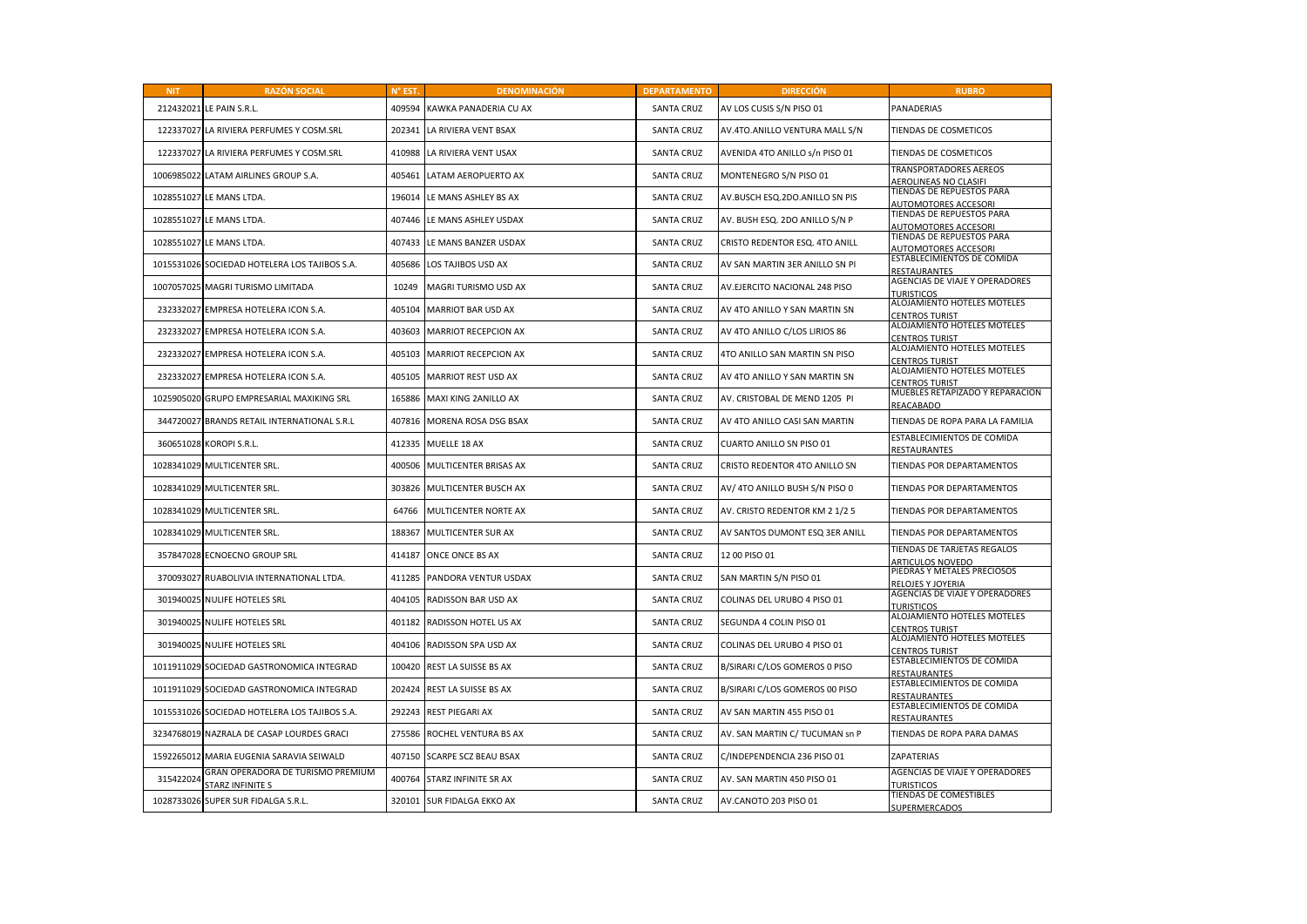| <b>NIT</b> | <b>RAZÓN SOCIAL</b>                               | N° EST. | <b>DENOMINACIÓN</b>                    | <b>DEPARTAMENTO</b> | <b>DIRECCIÓN</b>                                                 | <b>RUBRO</b>                                             |
|------------|---------------------------------------------------|---------|----------------------------------------|---------------------|------------------------------------------------------------------|----------------------------------------------------------|
|            | 1015531026 SOCIEDAD HOTELERA LOS TAJIBOS S.A.     | 406312  | TAJIBOS CONVENCI AX                    | <b>SANTA CRUZ</b>   | AV SAN MARTIN 3ER ANILLO SN PI                                   | ESTABLECIMIENTOS DE COMIDA<br><b>RESTAURANTES</b>        |
|            | 1015531026 SOCIEDAD HOTELERA LOS TAJIBOS S.A.     | 213397  | TAJIBOS EVENTOS AX                     | <b>SANTA CRUZ</b>   | AV. SAN MARTIN ESQ 3ER ANILLO                                    | ALOJAMIENTO HOTELES MOTELES<br><b>CENTROS TURIST</b>     |
|            | 1015531026 SOCIEDAD HOTELERA LOS TAJIBOS S.A.     | 213355  | TAJIBOS RECP BS AX                     | <b>SANTA CRUZ</b>   | AV. SAN MARTIN ESQ 3ER ANILLOS                                   | ALOJAMIENTO HOTELES MOTELES<br><b>CENTROS TURIST</b>     |
|            | 1015531026 SOCIEDAD HOTELERA LOS TAJIBOS S.A.     | 213371  | TAJIBOS TERRAZA AX                     | <b>SANTA CRUZ</b>   | AV. SAN MARTIN ESQ 3ER ANILLO                                    | ALOJAMIENTO HOTELES MOTELES<br><b>CENTROS TURIST</b>     |
|            | 1015531026 SOCIEDAD HOTELERA LOS TAJIBOS S.A.     | 213421  | TAJIBOS VIVA CLUB AX                   | <b>SANTA CRUZ</b>   | AV. SAN MARTIN ESQ 3ER ANILLO                                    | ALOJAMIENTO HOTELES MOTELES<br><b>CENTROS TURIST</b>     |
|            | 328682029 TORRE HOTEL EJECUTIVO SRL               | 401498  | TORRE H EJECUTIVO AX                   | <b>SANTA CRUZ</b>   | AV.EL TROMPILLO 478 PISO 01                                      | ALOJAMIENTO HOTELES MOTELES<br><b>CENTROS TURIST</b>     |
|            | 333288029 GLUCK SRL                               | 413392  | TOUS LAS BRISAS US AX                  | <b>SANTA CRUZ</b>   | AVENIDA 4TO ANILLO S/N PISO 01                                   | TIENDAS DE ACCESORIOS Y DE<br>SPECIALIDADES PARA D       |
|            | 1013389020 TROPICAL TOURS LTDA.                   | 238378  | TROPICAL ICNOR USDAX                   | <b>SANTA CRUZ</b>   | AV. BUSCH ESQ 3ER ANILLO S/N P                                   | AGENCIAS DE VIAJE Y OPERADORES<br><b>TURISTICOS</b>      |
| 1013389020 | TROPICAL TOURS LTDA.                              | 276790  | TROPICAL OUTLET AX                     | <b>SANTA CRUZ</b>   | AV EQUIPETROL 4TO ANILLO SN PI                                   | AGENCIAS DE VIAJE Y OPERADORES<br><b>TURISTICOS</b>      |
|            | 1013389020 TROPICAL TOURS LTDA.                   | 412915  | <b>TROPICAL TOURS EX AX</b>            | <b>SANTA CRUZ</b>   | AV. EQUIPETROL CENTRO EMPRESAR                                   | AGENCIAS DE VIAJE Y OPERADORES<br><b>URISTICOS</b>       |
|            | 173930025 MORADA SRL                              | 414734  | TUA CASA SUC USD AX                    | <b>SANTA CRUZ</b>   | TERCER ANILLO INTERNO 00 PISO                                    | TIENDAS DE EQUIPO MOBILIARIO Y<br>MUEBLES PARA EL        |
|            | 173930025 MORADA SRL                              | 414723  | TUA CASA USD AX                        | <b>SANTA CRUZ</b>   | BUSCH 00 PISO 01                                                 | TIENDAS DE EQUIPO MOBILIARIO Y<br><b>MUEBLES PARA EL</b> |
|            | 3857508014 SEVERICHE ROSADO AYBER RENY            | 199034  | VIACON SCZ USD AX                      | <b>SANTA CRUZ</b>   | C.VELASCO ESQ.S.FIGUEROA P/11                                    | AGENCIAS DE VIAJE Y OPERADORES<br><b>TURISTICOS</b>      |
| 1025103025 | <b>BUGANVILLAS HOTEL CONDOMINIO S.R.L.</b>        | 406855  | BUGANVILLAS HOTEL CONDOMINIO USD AX    | <b>SANTA CRUZ</b>   | Av. Roca y Coronado 901                                          | ALOJAMIENTO HOTELES MOTELES<br><b>CENTROS TURIST</b>     |
|            | 1025103025 BUGANVILLAS HOTEL CONDOMINIO S.R.L.    | 203695  | BUGANVILLAS HOTEL CONDOMINIO BS AX     | <b>SANTA CRUZ</b>   | Av. Roca y Coronado 901                                          | ALOJAMIENTO HOTELES MOTELES<br><b>CENTROS TURIST</b>     |
|            | 314226027 EMPRESA HOTELERA BALHOTELI S.A.         | 425648  | HOTEL NOVOTEL USD AX                   | <b>SANTA CRUZ</b>   | Av Roca Coronado, Entre Tercer Y 901,<br>Santa Cruz de la Sierra | ALOJAMIENTO HOTELES MOTELES<br><b>CENTROS TURIST</b>     |
|            | 314226027 EMPRESA HOTELERA BALHOTELI S.A.         | 425648  | HOTEL NOVOTEL BS AX                    | <b>SANTA CRUZ</b>   | Av Roca Coronado, Entre Tercer Y 901,<br>Santa Cruz de la Sierra | ALOJAMIENTO HOTELES MOTELES<br>CENTROS TURIST            |
|            | 392918022 MULTIPAGOS SRL                          | 402376  | MULTIPAGO USD AX                       | <b>SANTA CRUZ</b>   | Calle Libertad. Esquina Av.Cañoto Nro.<br>879. Edificio Celina   | <b>AGREGADOR DE SERVICIOS</b><br><b>CYBERSOURCE</b>      |
|            | 392918022 MULTIPAGOS SRL                          | 402376  | MULTIPAGO BS AX                        | <b>SANTA CRUZ</b>   | Calle Libertad. Esquina Av.Cañoto Nro.<br>879. Edificio Celina   | <b>AGREGADOR DE SERVICIOS</b><br>CYBERSOURCE             |
|            | 163654021 KOD CASA ELENA LTDA                     | 407283  | CASA ELENA AREZZO PATIO DESING         | <b>SANTA CRUZ</b>   | AV. 3ER ANILLO BUSCH                                             | <b>ZAPATERIAS</b>                                        |
|            | 163654021 KOD CASA ELENA LTDA                     | 296087  | CASA ELENA AREZZO VENTURA MALL         | <b>SANTA CRUZ</b>   | AV. 4TO ANILLO SAN MARTIN                                        | ZAPATERIAS                                               |
|            | 163654021 KOD CASA ELENA LTDA                     | 228023  | CASA ELENA CASCO VIEJO                 | <b>SANTA CRUZ</b>   | CALLE 24 DE SEPTIEMBRE SN                                        | ZAPATERIAS                                               |
|            | 163654021 KOD CASA ELENA LTDA                     | 263657  | CASA ELENA CBBA                        | SANTA CRUZ          | CALLE POTOSI NR0 1325                                            | ZAPATERIAS                                               |
|            | 163654021 KOD CASA ELENA LTDA                     | 228494  | CASA ELENA CENTRAL                     | <b>SANTA CRUZ</b>   | CALLE VELASCO NRO 235                                            | ZAPATERIAS                                               |
|            | 163654021 KOD CASA ELENA LTDA                     | 228460  | CASA ELENA LAS AMERICAS                | <b>SANTA CRUZ</b>   | AV LAS AMERICAS NRO 24                                           | ZAPATERIAS                                               |
|            | 163654021 KOD CASA ELENA LTDA                     | 227793  | CASA ELENA LPZ                         | <b>SANTA CRUZ</b>   | AV MONTENEGRO NRO 770                                            | ZAPATERIAS                                               |
|            | 163654021 KOD CASA ELENA LTDA                     | 407274  | CASA ELENA PATIO DESING                | <b>SANTA CRUZ</b>   | AV. 3ER ANILLO BUSCH                                             | <b>ZAPATERIAS</b>                                        |
| 163654021  | KOD CASA ELENA LTDA                               | 291088  | CASA ELENA VENTTURA MALL               | <b>SANTA CRUZ</b>   | AV. 4TO ANILLO SAN MARTIN                                        | ZAPATERIAS                                               |
|            | 395814026 SUPERDEPORTE BOLIVIA SRL                | 423263  | NIKE AX (SUPERDEPORTE BOLIVIA)         | <b>SANTA CRUZ</b>   | AV. 4TO ANILLO SAN MARTIN                                        | <b>ZAPATERIAS</b>                                        |
|            | 1014333023 CORPORACION EDUCATICA SA               | 408058  | COLEGIO EAGLES (CORPORACION EDUCATIVA) | <b>SANTA CRUZ</b>   | AV BENI NRO 5300                                                 | ESCUELA PRIMARIA Y SECUNDARIA                            |
|            | 9340142596 CRISTINA SPITZ REPRESENTACIONES S.R.L. | 277608  | CARMEN STEFFENS PATIO DESIGN           | <b>SANTA CRUZ</b>   | Av Busch 3er anillo Patio Design                                 | ROPAS Y CALZADOS                                         |
|            | 9340142562 CRISTINA SPITZ REPRESENTACIONES S.R.L. | 277863  | CARMEN STEFFENS VENTURA MALL PB        | <b>SANTA CRUZ</b>   | AV San Martin 4to anillo Mall Ventura                            | ROPAS Y CALZADOS                                         |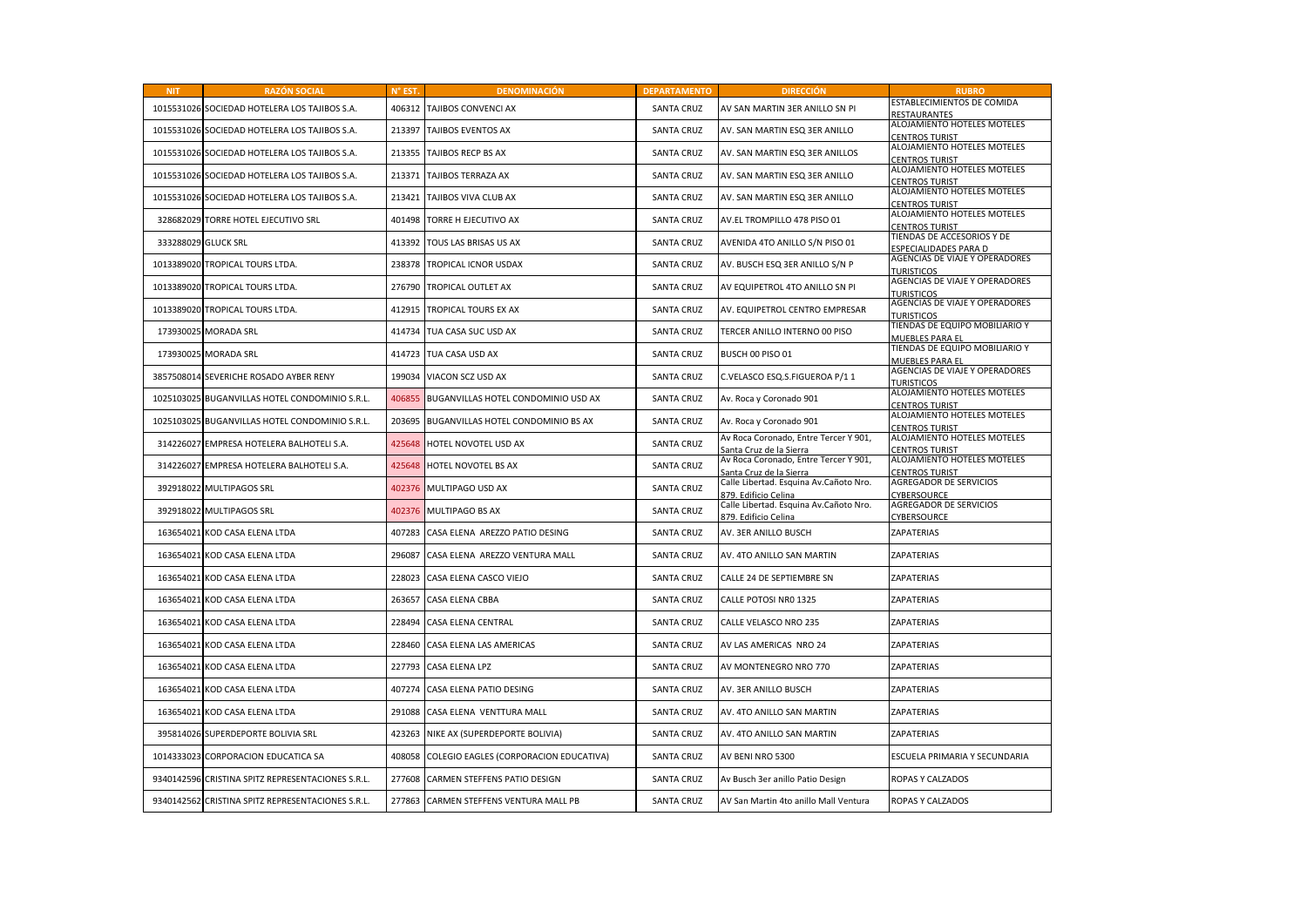| <b>NIT</b>           | <b>RAZÓN SOCIAL</b>                                           | N° EST. | <b>DENOMINACIÓN</b>                             | <b>DEPARTAMENTO</b> | <b>DIRECCIÓN</b>                                          | <b>RUBRO</b>                                                 |
|----------------------|---------------------------------------------------------------|---------|-------------------------------------------------|---------------------|-----------------------------------------------------------|--------------------------------------------------------------|
|                      | 9340142570 CRISTINA SPITZ REPRESENTACIONES S.R.L.             | 256016  | CARMEN STEFFENS SAN MARTIN                      | <b>SANTA CRUZ</b>   | Av San Ma rtin N.450                                      | ROPAS Y CALZADOS                                             |
| 9340142588           | CRISTINA SPITZ REPRESENTACIONES S.R.L.                        | 267161  | CARMEN STEFFENS VENTURA MALL PRIMER NIVEL       | <b>SANTA CRUZ</b>   | AV San Martin 4to anillo Mall Ventura                     | ROPAS Y CALZADOS                                             |
|                      | 9340142547 ESTACION DE SERVICIO ORSA S.R.L.                   | 407817  | ESTACION DE SERVICIO ORSA S.R.L.                | <b>SANTA CRUZ</b>   | Colinas del Urubo lado casa del camba                     | <b>GASOLINERAS</b>                                           |
| 9340142117           | LABORATORIO Y OPTICA PAUKER LTDA                              | 249367  | OPTICA PAUKER VILLA 1 DE MAYO SC                | <b>SANTA CRUZ</b>   | Villa primero de mayo                                     | <b>OPTICAS</b>                                               |
|                      | 9340142109 LABORATORIO Y OPTICA PAUKER LTDA                   | 282038  | OPTICA PAUKER VENTURA MALL SC                   | <b>SANTA CRUZ</b>   | Av San martin 4to anillo Mall Ventura                     | <b>OPTICAS</b>                                               |
|                      | 9340142083 LABORATORIO Y OPTICA PAUKER LTDA                   | 296558  | OPTICA PAUKER RENE MORENO SC                    | <b>SANTA CRUZ</b>   | Av Rene Moreno N.130                                      | <b>OPTICAS</b>                                               |
| 9340142075           | LABORATORIO Y OPTICA PAUKER LTDA                              | 189241  | OPTICA PAUKER CALLE 21 DE MAYO SC               | <b>SANTA CRUZ</b>   | Calle 21 de mayo N.9                                      | <b>OPTICAS</b>                                               |
|                      | 9340142059 LABORATORIO Y OPTICA PAUKER LTDA                   | 291260  | OPTICA PAUKER PATIO DESIGN SC.                  | <b>SANTA CRUZ</b>   | Av Busch 3er anillo Patio Design                          | <b>OPTICAS</b>                                               |
| 9340142042           | LABORATORIO Y OPTICA PAUKER LTDA                              | 402349  | OPTICA PAUKER SHOPPING NORTE LP                 | <b>SANTA CRUZ</b>   | Calle potosi edif shopping norte piso 1                   | <b>OPTICAS</b>                                               |
|                      | 9340142026 LABORATORIO Y OPTICA PAUKER LTDA                   | 189233  | OPTICA PAUKER BOLIVAR SC                        | <b>SANTA CRUZ</b>   | Calle bolivar shopping bolivar                            | <b>OPTICAS</b>                                               |
|                      | 9340142018 LABORATORIO Y OPTICA PAUKER LTDA                   | 189282  | OPTICA PAUKER 24 DE SEPTIEMBRE SC               | <b>SANTA CRUZ</b>   | Calle 24 de septiembre N. 201                             | <b>OPTICAS</b>                                               |
|                      | 1022573027 AGIMEX SRL                                         | 199943  | AGIMEX S.R.L. SCZ. BNB CC AX BS                 | <b>SANTA CRUZ</b>   | AV. BUSCH ESQ 3ER ANILLO S/N P                            | MUEBLES RETAPIZADO Y REPARACION<br>REACABADO                 |
|                      | 1022573027 AGIMEX SRL                                         | 219816  | AGIMEX SRL SCZ SUC 1 BNB CC AX BS               | <b>SANTA CRUZ</b>   | AV. BUSCH ESQ 3ER ANILLO S/N P                            | MUEBLES RETAPIZADO Y REPARACION<br>REACABADO                 |
|                      | 338804023 SCHAMI SRL                                          | 422590  | AME CAFÉ VIRU VIRU                              | <b>SANTA CRUZ</b>   | AEROPUERTO VIRU VIRU                                      | ESTABLECIMIENTOS DE COMIDAS Y<br>RESTAURANTES                |
|                      | 351418020 COMERCIALIZADORA RETAIL LIDER SA                    | 407429  | <b>MAKRO PARQUE</b>                             | <b>SANTA CRUZ</b>   | AV. PARAGUA 4TO ANILLO                                    | TIENDAS DE COMESTIBLES<br>SUPERMERCADOS                      |
| 127097029            | KAIZEN MOTORS SRL                                             | 406829  | KAIZEN MOTORS DOBLE VIA                         | <b>SANTA CRUZ</b>   | AV. DOBLE VIA LA GUARDIA 3ER ANILLO                       | AUTOMOVILES Y VEHICULOS                                      |
|                      | 181380026 VIAGGIO MOTOR SA                                    | 424787  | VIAGGIO MOTOR S.A. SCZ                          | <b>SANTA CRUZ</b>   | AV. DOBLE VIA LA GUARDIA 3ER ANILLO                       | AUTOMOVILES Y VEHICULOS                                      |
| 181380026            | VIAGGIO MOTOR SA                                              | 424849  | VIAGGIO MOTOR GRIGOTA                           | <b>SANTA CRUZ</b>   | AV. DOBLE VIA LA GUARDIA 3ER ANILLO                       | AUTOMOVILES Y VEHICULOS                                      |
|                      | 181380026 VIAGGIO MOTOR SA                                    | 424851  | VIAGGIO MOTOR S.A. EXPO                         | <b>SANTA CRUZ</b>   | AV. ROCA Y CORONADO FERIA EXPOCRUZ                        | <b>AUTOMOVILES Y VEHICULOS</b>                               |
|                      | 9002421018 JORGE CARMELO VILLARROEL SOLIZ                     | 420743  | WOLD MEDICAL (JORGE CARMELO VILLARROEL<br>OLIZ) | <b>SANTA CRUZ</b>   | AV. SUAREZ ARANA ED. SANTA FE PB                          | EQUIPO Y MATERIAL DENTAL /<br>ABORATORIO MEDICO              |
| 293710026            | CONSTRUCTORA E INMOBILIARIA URUBO<br>VILLAGE SOCIEDAD ANONIMA | 425208  | URUBO VILLAGE                                   | <b>SANTA CRUZ</b>   | AV.MARCELO TERCERO BANZER NRO. 20<br><b>BARRIO SIRARI</b> | <b>CONTRATISTAS GENERALES</b><br>RESIDENCIALES Y COMERCIALES |
| 1030029024 TOYOSA SA |                                                               | 425343  | <b>TOYOSA EQUIPOS LTDA</b>                      | <b>SANTA CRUZ</b>   | AV. BANZER KM 9 AL NORTE                                  | AUTOMOVILES Y VEHICULOS                                      |
| 317506021            | <b>AEROPIX SRL</b>                                            | 425440  | <b>AEROPIXBO SRL</b>                            | <b>SANTA CRUZ</b>   | CALLE SARMIENTO PB LOCAL 12 AV. SAN<br><b>MARTIN</b>      | TIENDAS MICELANEAS                                           |
| 1030029024 TOYOSA SA |                                                               | 274019  | <b>TOYOSA FERIA</b>                             | <b>SANTA CRUZ</b>   | AV. ROCA Y CORONADO FERIA EXPOCRUZ                        | AUTOMOVILES Y VEHICULOS                                      |
| 1030029024 TOYOSA SA |                                                               | 400256  | <b>TOYOSA FEXPO SCZ</b>                         | <b>SANTA CRUZ</b>   | AV. ROCA Y CORONADO FERIA EXPOCRUZ                        | <b>AUTOMOVILES Y VEHICULOS</b>                               |
| 1030029024           | <b>TOYOSA SA</b>                                              | 419737  | TOYOSA S.A. MONTERO                             | <b>SANTA CRUZ</b>   | AV. MONTERO GUABIRA ZONA NORTE<br>MAZO 1B                 | AUTOMOVILES Y VEHICULOS                                      |
| 1030029024 TOYOSA SA |                                                               | 419736  | TOYOSA S.A. YAMAHA                              | <b>SANTA CRUZ</b>   | AV. BANZER 3ER ANILLO                                     | AUTOMOVILES Y VEHICULOS                                      |
| 1030029024           | <b>TOYOSA SA</b>                                              | 241539  | TOYOSA SA SCZ TALLER                            | <b>SANTA CRUZ</b>   | AV. BANZER 3ER ANILLO                                     | AUTOMOVILES Y VEHICULOS                                      |
| 1030029024 TOYOSA SA |                                                               | 418078  | TOYOSA SA 3 PASOS                               | <b>SANTA CRUZ</b>   | AV. 3 PASOS AL FRENTE                                     | AUTOMOVILES Y VEHICULOS                                      |
| 1030029024 TOYOSA SA |                                                               | 418079  | TOYOSA SA AV.CRISTO                             | <b>SANTA CRUZ</b>   | AV. BANZER 3ER ANILLO                                     | AUTOMOVILES Y VEHICULOS                                      |
| 1030029024 TOYOSA SA |                                                               | 420690  | TOYOSA SA BANZER TALLER DE SERVICIOS SCZ        | <b>SANTA CRUZ</b>   | AV. BANZER 3ER ANILLO                                     | AUTOMOVILES Y VEHICULOS                                      |
| 1030029024 TOYOSA SA |                                                               | 241562  | TOYOSA SA CENTRAL SCZ REPUESTOS                 | <b>SANTA CRUZ</b>   | AV. BANZER 3ER ANILLO                                     | <b>AUTOMOVILES Y VEHICULOS</b>                               |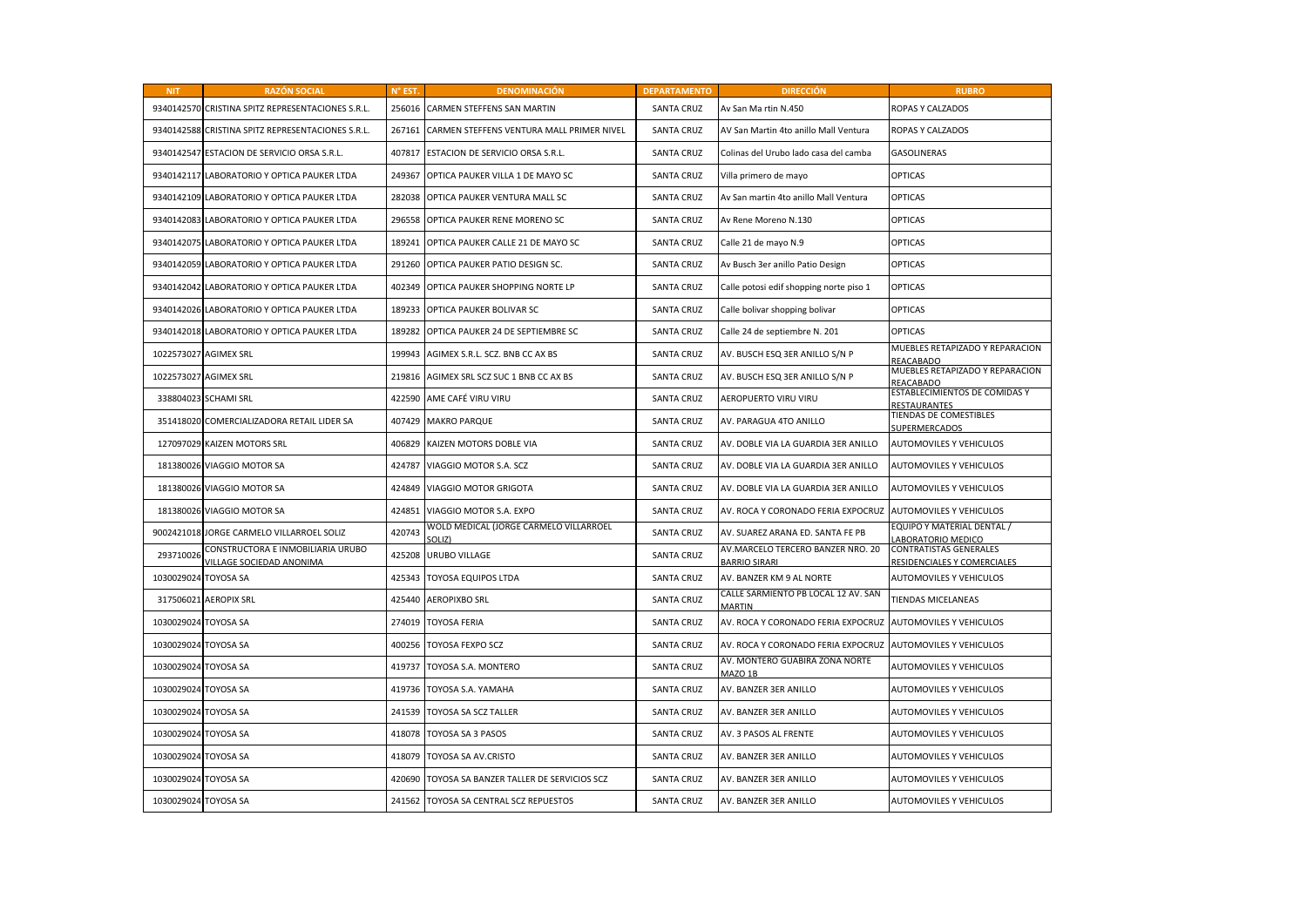| <b>NIT</b>           | <b>RAZÓN SOCIAL</b>                                   | N° EST | <b>DENOMINACIÓN</b>                                     | <b>DEPARTAMENTO</b> | <b>DIRECCIÓN</b>                                           | <b>RUBRO</b>                                   |
|----------------------|-------------------------------------------------------|--------|---------------------------------------------------------|---------------------|------------------------------------------------------------|------------------------------------------------|
| 1030029024 TOYOSA SA |                                                       | 424876 | TOYOSA SA SCZ POST VENTA                                | <b>SANTA CRUZ</b>   | AV. BANZER 3ER ANILLO                                      | AUTOMOVILES Y VEHICULOS                        |
| 1030029024 TOYOSA SA |                                                       | 229526 | TOYOSA SCZ CENTRAL VEHICULOS                            | <b>SANTA CRUZ</b>   | AV. BANZER 3ER ANILLO                                      | <b>AUTOMOVILES Y VEHICULOS</b>                 |
|                      | 1022573027 AGIMEX SRL                                 | 402832 | <b>AGIMEX SCZ FEXPO</b>                                 | <b>SANTA CRUZ</b>   | AV. ROCA Y CORONADO FERIA EXPOCRUZ                         | MUEBLES RETAPIZADO Y REPARACION<br>REACABADO   |
| 1012499022           | <b>CLINICA INCOR SRL</b>                              | 258491 | <b>CLINICA INCOR SRL</b>                                | <b>SANTA CRUZ</b>   | AV.26 DE FEBRERO ESQ CALLE CARANDA                         | <b>HOSPITALES</b>                              |
|                      | 1028717029 SUD AMERICANA CORPORACION SRL              | 232264 | SUD AMERICANA CORPORACION SRL // RADIAL 26              | <b>SANTA CRUZ</b>   | AV. RADIAL 25 CALLE 5 BARRIO TROPICAL                      | ALQUILER DE AUTOMOVIL/VEHICULO                 |
|                      | 1028717029 SUD AMERICANA CORPORACION SRL              | 414295 | SUD AMERICANA CORPORACION SRL // AV. BANZER             | <b>SANTA CRUZ</b>   | AV. BANZER ENTRE 4ER Y 5TO ANILLO                          | ALQUILER DE AUTOMOVIL/VEHICULO                 |
| 4716968016           | JUAN CARLOS CAMPOS ARIAS                              | 427735 | JUAN CARLOS CAMPOS ARIAS                                | <b>SANTA CRUZ</b>   | AV. G77 COND. LA FONTANA                                   | ALQUILER DE AUTOMOVIL/VEHICULO                 |
|                      | 6331797012 NACIF SCHAMISSEDDINE MENDOZA               | 419734 | MAR DE LIMON AX BS (NACIF)                              | <b>SANTA CRUZ</b>   | AV. BANZER 3ER ANILLO PATIO DE<br>COMIDAS SHOPPING FIDALGA | ESTABLECIMIENTOS DE COMIDAS Y<br>RESTAURANTES  |
| 6331797012           | NACIF SCHAMISSEDDINE MENDOZA                          | 424062 | AUTENTICO CAFE Y RESTO BAR AX BS (NACIF)                | <b>SANTA CRUZ</b>   | AV. PROLONGACION BENI ENTRE 5TO Y<br><b>6TO ANILLO</b>     | ESTABLECIMIENTOS DE COMIDAS Y<br>RESTAURANTES  |
|                      | 1028627025 HIPERMAXI SA                               | 244517 | HIPERMAXI SUPERCENTER                                   | <b>SANTA CRUZ</b>   | AV CRISTO REDENTOR 6TO ANILLO                              | TIENDAS DE COMESTIBLES<br>SUPERMERCADOS        |
|                      | 1028627025 HIPERMAXI SA                               | 296533 | <b>HIPERMAXI - NORTE</b>                                | <b>SANTA CRUZ</b>   | AV CRISTO REDENTOR 3ER ANILLO                              | TIENDAS DE COMESTIBLES<br><b>SUPERMERCADOS</b> |
|                      | 1028627025 HIPERMAXI SA                               | 301564 | <b>HIPERMAXI LAS BRISAS</b>                             | <b>SANTA CRUZ</b>   | AV CRISTO REDENTOR 4TO ANILLO                              | TIENDAS DE COMESTIBLES<br>SUPERMERCADOS        |
|                      | 1028627025 HIPERMAXI SA                               | 319087 | HIPERMAXI EQUIPETROL                                    | <b>SANTA CRUZ</b>   | AV SAN MARTIN 4TO ANILLO 00 PI                             | <b>TIENDAS DE COMESTIBLES</b><br>SUPERMERCADOS |
|                      | 1028627025 HIPERMAXI SA                               | 406486 | <b>HIPERMAXI LAS PALMAS</b>                             | <b>SANTA CRUZ</b>   | AV GRIGOTA ESQUINA 4TO ANILLO                              | TIENDAS DE COMESTIBLES<br><b>SUPERMERCADOS</b> |
| 1028627025           | <b>HIPERMAXI SA</b>                                   | 419908 | HIPERMAXI ROCA Y CORONADO                               | <b>SANTA CRUZ</b>   | AV ROCA Y CORNADO 3ER ANILLO                               | TIENDAS DE COMESTIBLES<br><b>SUPERMERCADOS</b> |
| 1028483024           | NACIONAL SEGUROS DE VIDA Y SALUD SA                   | 214098 | NACIONAL VIDA CASA MATRIZ USD AX                        | <b>SANTA CRUZ</b>   | AV SANTA CRUZ 2DO ANILLO ESQ JAURU                         | <b>VENTA DE SEGUROS</b>                        |
| 145776027            | NACIONAL SEGUROS PATRIMONIALES Y<br><b>FIANZAS SA</b> | 414922 | NACIONAL SEGUROS PATRIMONIALES CASA MATRIZ<br><b>SC</b> | <b>SANTA CRUZ</b>   | AV SANTA CRUZ 2DO ANILLO ESQ JAURU                         | <b>VENTA DE SEGUROS</b>                        |
| 133795023            | FARMACIAS CHAVEZ SA                                   |        | 400565 Farmacia Chavez Suc 42 Mutualista B.Magisterio   | <b>SANTA CRUZ</b>   | AV MUTUALISTA 3ER ANILLO                                   | DROGUERIAS Y FARMACIAS                         |
|                      | 133795023 FARMACIAS CHAVEZ SA                         | 402647 | Farmacia Chavez Suc 43 Viedma Esq. Warnes               | <b>SANTA CRUZ</b>   | AV VIEDMA ESQUINA WARNES                                   | DROGUERIAS Y FARMACIAS                         |
|                      | 133795023 FARMACIAS CHAVEZ SA                         | 401173 | Farmacia Chavez Suc 45 Ventura Mall                     | <b>SANTA CRUZ</b>   | 4TO ANILLO AV SAN MARTIN                                   | DROGUERIAS Y FARMACIAS                         |
|                      | 133795023 FARMACIAS CHAVEZ SA                         |        | 401385 Farmacia Chavez Suc 56 Las Palmas                | <b>SANTA CRUZ</b>   | 3ER ANILO AV GRIGOTA                                       | DROGUERIAS Y FARMACIAS                         |
|                      | 133795023 FARMACIAS CHAVEZ SA                         | 401377 | Farmacia Chavez Suc 64 La Ramada                        | <b>SANTA CRUZ</b>   | AV 26 DE FEB 2DO ANILLO                                    | DROGUERIAS Y FARMACIAS                         |
|                      | 133795023 FARMACIAS CHAVEZ SA                         | 401398 | Farmacia Chavez Suc 70 Hacienda 3                       | <b>SANTA CRUZ</b>   | AV BANZER 7MO ANILLO                                       | DROGUERIAS Y FARMACIAS                         |
|                      | 133795023 FARMACIAS CHAVEZ SA                         | 401219 | Farmacia Chavez Suc 16 Av La Barranca                   | <b>SANTA CRUZ</b>   | AV LA BARRANCA 2DO ANILLO                                  | DROGUERIAS Y FARMACIAS                         |
|                      | 133795023 FARMACIAS CHAVEZ SA                         | 401373 | Farmacia Chavez Suc 22 Av Irala                         | <b>SANTA CRUZ</b>   | AV IRALA N°174                                             | DROGUERIAS Y FARMACIAS                         |
|                      | 133795023 FARMACIAS CHAVEZ SA                         | 400731 | Farmacia Chavez Suc 33 Fidalga Equipe                   | <b>SANTA CRUZ</b>   | AV SAN MARTIN 3ER ANILLO SN PI                             | DROGUERIAS Y FARMACIAS                         |
|                      | 133795023 FARMACIAS CHAVEZ SA                         |        | 401176 Farmacia Chavez Suc 34 Av Alemana B.Tusequis     | <b>SANTA CRUZ</b>   | AV ALEMANA 6TO ANILLO                                      | <b>DROGUERIAS Y FARMACIAS</b>                  |
|                      | 133795023 FARMACIAS CHAVEZ SA                         | 400563 | Farmacia Chavez Suc 39 C.24 de Septiembre y<br>Uruguay  | <b>SANTA CRUZ</b>   | AV URUGUAY ESQ 24 DE SEPTIEMBRE                            | <b>DROGUERIAS Y FARMACIAS</b>                  |
| 133795023            | <b>FARMACIAS CHAVEZ SA</b>                            | 405443 | Farmacia Chavez Suc 87 Radial 27                        | <b>SANTA CRUZ</b>   | 4TO ANILLO RADIAL 27                                       | DROGUERIAS Y FARMACIAS                         |
|                      | 133795023 FARMACIAS CHAVEZ SA                         | 414948 | Farmacia Chavez Suc 107 Canal Pedro Velez               | <b>SANTA CRUZ</b>   | AV 7MO ANILLO CANAL PEDRO VELEZ                            | DROGUERIAS Y FARMACIAS                         |
|                      | 133795023 FARMACIAS CHAVEZ SA                         | 400560 | Farmacia Chavez Suc 2 Av Cañoto y Mercado               | <b>SANTA CRUZ</b>   | AV CAÑOTO ESQUINA MERCADO                                  | DROGUERIAS Y FARMACIAS                         |
|                      | 133795023 FARMACIAS CHAVEZ SA                         | 401119 | Farmacia Chavez Suc 4 Av Paragua                        | <b>SANTA CRUZ</b>   | AV PARAGUA 3ER ANILLO                                      | DROGUERIAS Y FARMACIAS                         |
|                      | 133795023 FARMACIAS CHAVEZ SA                         | 400114 | Farmacia Chavez Suc 10 Banzer Central                   | <b>SANTA CRUZ</b>   | AV CRISTO REDENTOR 4TO ANILLO                              | DROGUERIAS Y FARMACIAS                         |
|                      | 133795023 FARMACIAS CHAVEZ SA                         |        | 401375 Farmacia Chavez Suc 11 3er anillo Av Beni        | <b>SANTA CRUZ</b>   | AV BENI 3ER ANILLO                                         | DROGUERIAS Y FARMACIAS                         |
| 159218022            | GRAN HOTEL COCHABAMBA USD AX                          | 219535 | CENTRO DE INVERSIONES TURISTICAS S.A.                   | COCHABAMBA          | Calle Beni s/n entre av. Pando y Aniceto<br>Padilla        | ALOJAMIENTO HOTELES MOTELES<br>CENTROS TURIST  |
|                      | 183448022 HOME CENTER FACIL B\$ AX                    |        | 274175 HOMEPAC S.R.L.                                   | COCHABAMBA          | Av. Uyuni N E1171                                          | MUEBLES RETAPIZADO Y REPARACION<br>REACABADO   |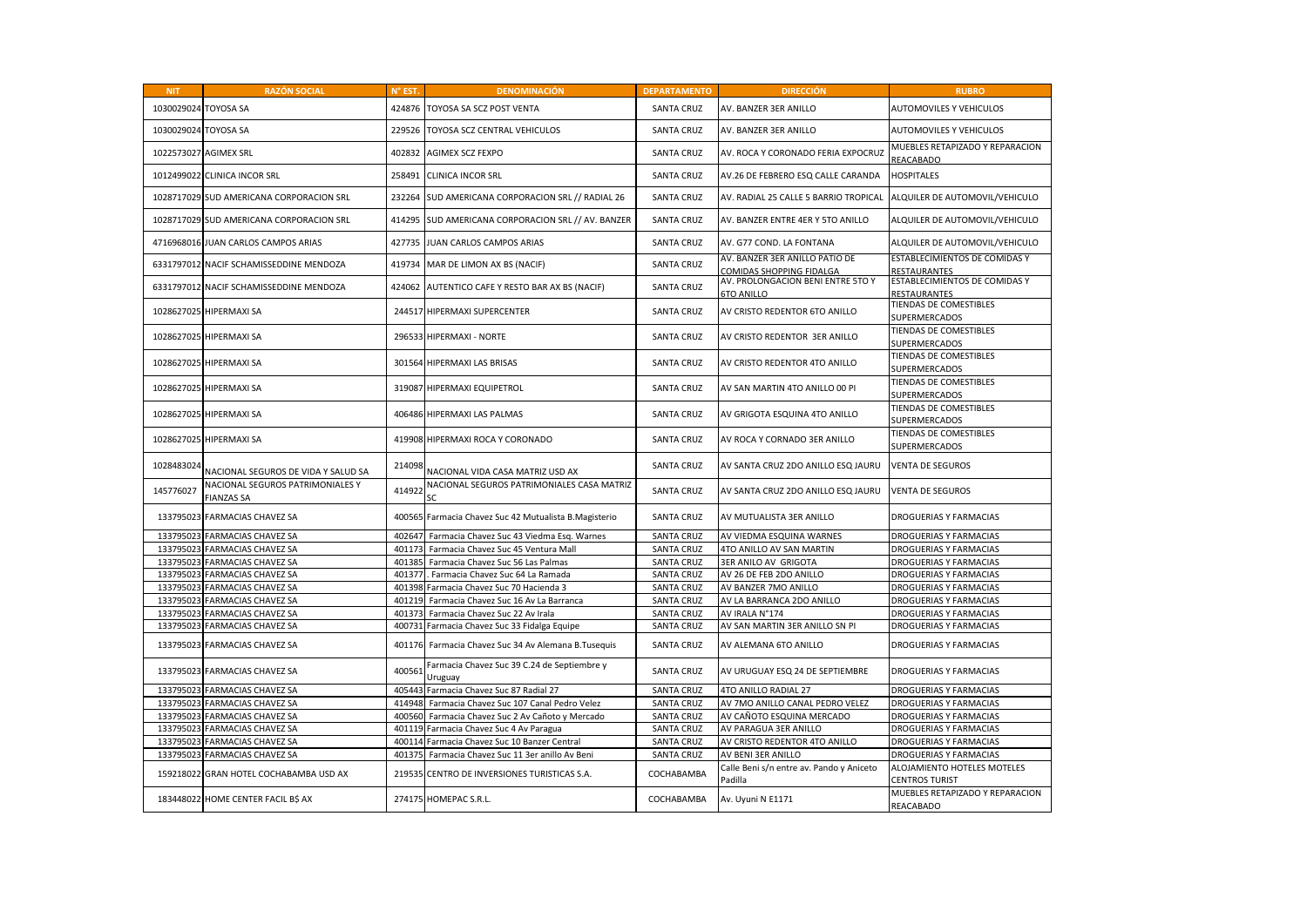| <b>NIT</b>           | <b>RAZÓN SOCIAL</b>                         | N° EST. | <b>DENOMINACIÓN</b>                            | <b>DEPARTAMENTO</b> | <b>DIRECCIÓN</b>                                           | <b>RUBRO</b>                                            |
|----------------------|---------------------------------------------|---------|------------------------------------------------|---------------------|------------------------------------------------------------|---------------------------------------------------------|
|                      | 159218022 QUICK EXPERIENCE                  |         | 418709 SANTIAGO ROJAS MENDOZA                  | COCHABAMBA          | pasaje Jamancaya n° 483 entre Tika Llajta<br>y Quochapampa | ROPAS Y CALZADOS                                        |
|                      | 325750024 HUPER HOTEL BOUTIQUE              |         | 409852 HUPER HOTEL BOUTIQUE S.R.L.             | COCHABAMBA          | Av. Portales s/n Centro comercial<br>Hupermall             | ALOJAMIENTO HOTELES MOTELES<br><b>CENTROS TURIST</b>    |
|                      | 1007027023 CRILLON TOURS S.A.               |         | 406724 AGENCIA DE VIAJES CRILLON TOURS \$US AX | LA PAZ              | CAMACHO                                                    | AGENCIAS DE VIAJE Y OPERADORES<br><b>TURISTICOS</b>     |
|                      | 1004701020 ALCALA APART HOTEL S.R.L.        | 406509  | ALCALA APART HOTEL AX                          | LA PAZ              | <b>VICTOR SANJINEZ</b>                                     | ALOJAMIENTO HOTELES MOTELES<br><b>CENTROS TURIST</b>    |
|                      | 1020487021 BENBOL LTDA.                     | 406627  | <b>BENETTON \$US AX</b>                        | LA PAZ              | MONTENEGRO                                                 | TIENDAS DE ROPA PARA NINOS Y PARA<br><b>BEBES</b>       |
|                      | 1020487021 BENBOL LTDA.                     |         | 406629 BENETTON MERCADO \$US AX                | LA PAZ              | MERCADO EDIF LUI PB LADO BMSC                              | TIENDAS DE ROPA PARA NINOS Y PARA<br><b>BEBES</b>       |
|                      | 1020487021 BENBOL LTDA.                     |         | 406630 BENETTON NIÑOS SUS AX                   | LA PAZ              | CLAUDIO ALIAGA EDIF. RIOS                                  | TIENDAS DE ROPA PARA NINOS Y PARA<br><b>BEBES</b>       |
|                      | 1028733026 SUPER SUR FIDALGA S.R.L.         |         | 417585 DE FIDALGA A TU CASA BS AX              | LA PAZ              | SANCHEZ LIMA                                               | TIENDAS DE COMESTIBLES<br>SUPERMERCADOS                 |
|                      | 326974020 EUROTOURS S.R.L.                  |         | 407258 EUROTOURS S.R.L. LPZ \$US AX            | LA PAZ              | <b>SIMON BOLIVAR</b>                                       | AGENCIA DE ALQUILER DE<br>AUTOMOVILES NO CLASIFIC       |
|                      | 326974020 EUROTOURS S.R.L.                  |         | 407264 EUROTOURS SRL CALACOTO SUS AX           | LA PAZ              | SANCHEZ BUSTAMANTE                                         | AGENCIA DE ALQUILER DE<br>AUTOMOVILES NO CLASIFIC       |
|                      | 1007027023 CRILLON TOURS S.A.               | 406722  | HOTEL INCA UTAMA/CRILLON TOURS \$US AX         | LA PAZ              | CARRETERA LA PAZ COPACABANA                                | ALOJAMIENTO HOTELES MOTELES<br><b>CENTROS TURIST</b>    |
| 328384024 NANE SRL   |                                             |         | 408688 HOTEL MITRU ACHUMANI SUS AX             | LA PAZ              | FUERZA NAVAL                                               | ALOJAMIENTO HOTELES MOTELES<br><b>CENTROS TURIST</b>    |
|                      | 165912023 DM HOTELES S.A.                   | 405682  | JARDIN DE ASIA BS- AX                          | LA PAZ              | MANUEL CARTILLO Z.MECAPACA                                 | ESTABLECIMIENTOS DE COMIDA<br>RESTAURANTES              |
|                      | 370776024 LIVINGROOM SRL                    | 410105  | LIVING ROOM LPZ BS AX                          | LA PAZ              | LOS SAUCES                                                 | MUEBLES RETAPIZADO Y REPARACION<br>REACABADO            |
|                      | 1002773023 ROYAL TOURS SRL                  |         | 406915 ROYAL TOURS \$US AX                     | LA PAZ              | RENE MORENO                                                | AGENCIAS DE VIAJE Y OPERADORES<br><b>TURISTICOS</b>     |
|                      | 370093027 RUABOLIVIA INTERNATIONAL LTDA.    | 411298  | TIENNDAS PANDORA CHIWIÑA USD AX                | LA PAZ              | MONTENEGRO                                                 | PIEDRAS Y METALES PRECIOSOS<br>RELOJES Y JOYERIA        |
|                      | 1013389020 TROPICAL TOURS LTDA.             | 416377  | TROPICAL TOURS ATO EL ALTO LPZ AX              | LA PAZ              | 6 MARZO                                                    | AGENCIAS DE VIAJE Y OPERADORES<br><b>TURISTICOS</b>     |
|                      | 193340028 ELECTRONICA DE CONSUMO SURE LTDA  | 314336  | <b>SURE LA PAZ</b>                             | LA PAZ              | CALLE MERCADRO NRO 1362                                    | TIENDAS DE ELECTRODOMESTICOS                            |
|                      | 173930025 MORADA SRL                        |         | 422523 TUA CASA LA PAZ                         | LA PAZ              | CALLE 14 NRO 8028                                          | TIENDAS DE EQUIPO MOBILIARIO Y<br>MUEBLES PARA EL HOGAR |
|                      | 9340142091 LABORATORIO Y OPTICA PAUKER LTDA | 264515  | OPTICA PAUKER SAN MIGUEL                       | LA PAZ              | Av Circunvalacion Montenegro N.716                         | <b>OPTICAS</b>                                          |
|                      | 9340142034 LABORATORIO Y OPTICA PAUKER LTDA | 240333  | OPTICA PAUKER EDIF MEGACENTER LP               | LA PAZ              | Calle rafael pabon edif megacenter piso 1                  | <b>OPTICAS</b>                                          |
|                      | 1022573027 AGIMEX SRL                       | 273730  | AGIMEX S.R.L LPZ BNB CC AX BS                  | LA PAZ              | AV. JOSE BALLIVIAN ED. TORRE AMETRIO<br>PB                 | MUEBLES RETAPIZADO Y REPARACION<br>REACABADO            |
|                      | 1022573027 AGIMEX SRL                       |         | 424130 AGIMEX SRL KARE LP                      | LA PAZ              | CALLE GABRIEL RENE MORENO ED. TAIPI<br>PB                  | MUEBLES RETAPIZADO Y REPARACION<br>REACABADO            |
| 1030029024 TOYOSA SA |                                             | 241588  | TOYOSA SA CENTRAL LPZ REPUESTOS                | LA PAZ              | AV. LIBERTAD NRO. 100                                      | AUTOMOVILES Y VEHICULOS                                 |
| 1030029024 TOYOSA SA |                                             | 229468  | TOYOSA SA CENTRAL LPZ VEHICULOS                | LA PAZ              | AV. LIBERTAD NRO. 100                                      | AUTOMOVILES Y VEHICULOS                                 |
| 1030029024 TOYOSA SA |                                             | 417992  | <b>TOYOSA SA EL ALTO</b>                       | LA PAZ              | AV. 6 DE MARZO FRENTE A ADUANA                             | AUTOMOVILES Y VEHICULOS                                 |
|                      | 1028627025 HIPERMAXI SA                     |         | 233338 HIPERMAXI LOS PINOS                     | LA PAZ              | AV COSTANERA C/25                                          | TIENDAS DE COMESTIBLES<br>SUPERMERCADOS                 |
|                      | 1028627025 HIPERMAXI SA                     |         | 249730 HIPERMAXI SOPOCACHI                     | LA PAZ              | C/ ROSENDO GUTIERREZ N   469                               | TIENDAS DE COMESTIBLES<br>SUPERMERCADOS                 |
|                      | 1028627025 HIPERMAXI SA                     |         | 249748 HIPERMAXI CALACOTO                      | LA PAZ              | AV BALLIVIAN N°19                                          | TIENDAS DE COMESTIBLES<br>SUPERMERCADOS                 |
|                      | 1028627025 HIPERMAXI SA                     |         | 294884 HIPERMAXI OBRAJES                       | LA PAZ              | AV 14 DE SEPTIEMBRE Z/OBRAJES                              | TIENDAS DE COMESTIBLES<br>SUPERMERCADOS                 |